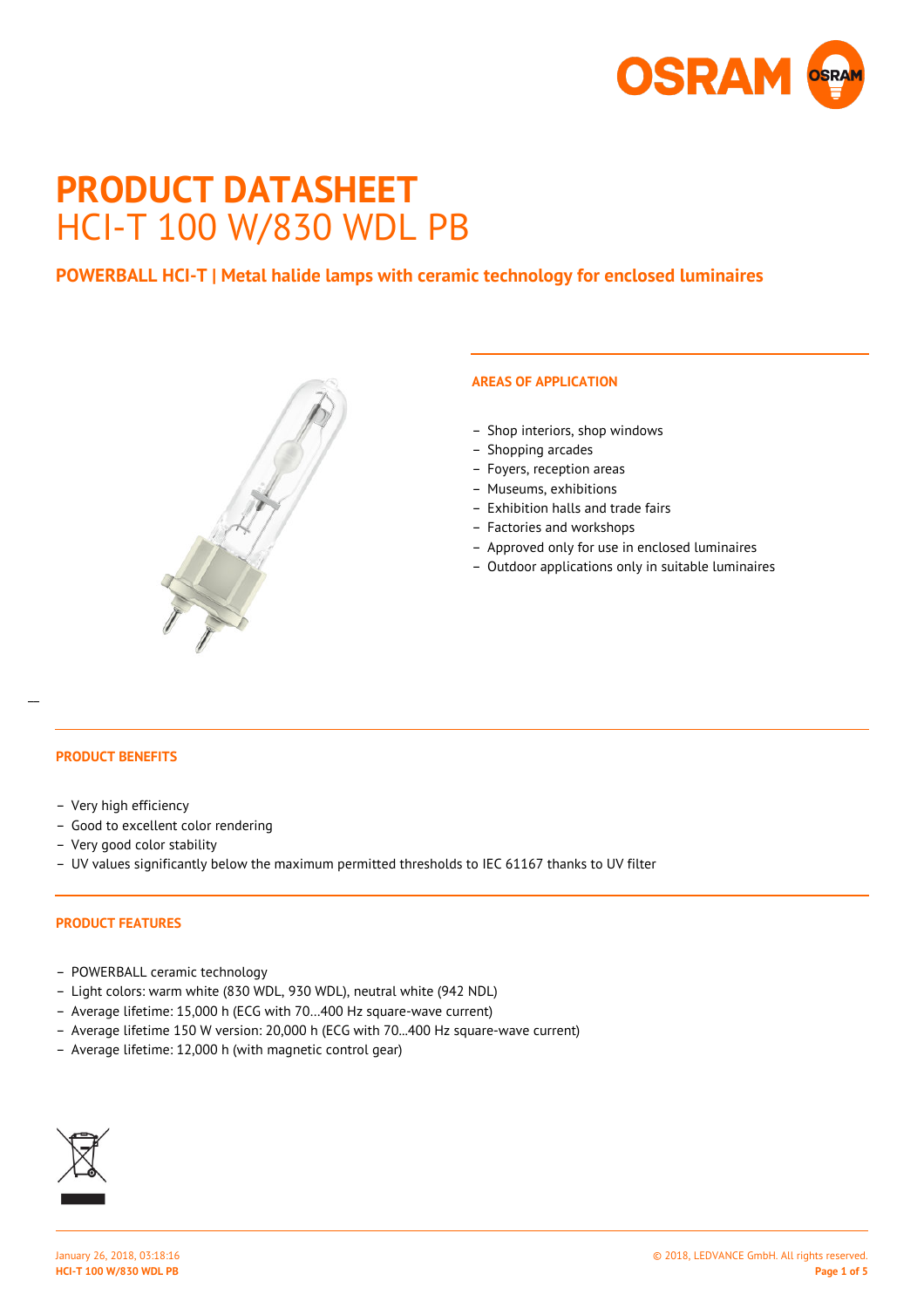## **TECHNICAL DATA**

#### Electrical data

| Nominal wattage        | 100.00 W                      |
|------------------------|-------------------------------|
| Rated wattage          | 100.00 W                      |
| Lamp current           | 1.22A                         |
| PFC capacitor at 50 Hz | 12 $\mu$ F <sup>1)</sup>      |
| Ignition voltage       | $3.6 / 5.0$ kVp <sup>2)</sup> |

1) At rated voltage and cos  $\varphi \geq 0.9$ 

 $2)$  Minimum; for superimposed ignition with square wave electronic ballast 3.0 kVp are sufficient / Maximum; this limit is for safety reasons

#### Photometrical data

| <b>Luminous flux</b>     | 11300 lm $^{1}$        |
|--------------------------|------------------------|
| <b>Luminous efficacy</b> | 113 $\text{Im/W}^{2)}$ |
| Color rendering index Ra | 86                     |
| Color temperature        | 3000 K                 |
| Light color              | 830                    |
| Rated LLMF at 2,000 h    | 0.88                   |
| Rated LLMF at 4,000 h    | 0.83                   |
| Rated LLMF at 6,000 h    | 0.80                   |
| Rated LLMF at 8,000 h    | 0.79                   |
| Rated LLMF at 12,000 h   | 0.76                   |
| <b>UV</b> protection     | Yes                    |

 $1)$  In operation with electronic control gear with 70...400 Hz square-wave current.Operation with magnetic ballast can be less efficient

2) In operation with low frequency square wave electronic ballast, 70…400 Hz. Operation with electromagnetic ballast may be less efficient.

## Dimensions & weight

 $\overline{\phantom{0}}$ 



| <b>Diameter</b>           | $20.0$ mm  |
|---------------------------|------------|
| Length                    | $105.0$ mm |
| Light center length (LCL) | 56.0 mm    |
| <b>Product weight</b>     | 30.00 q    |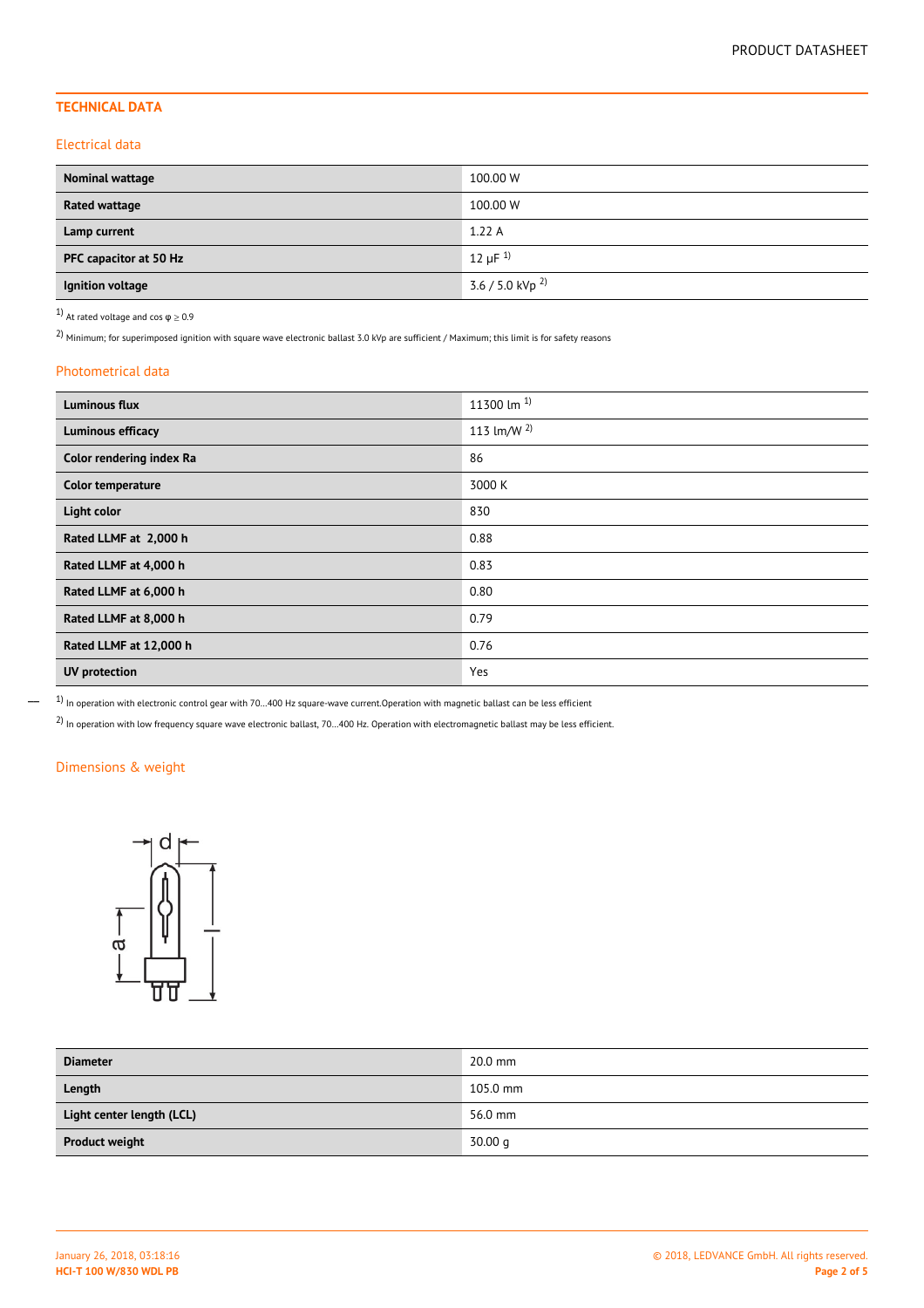## Temperatures & operating conditions

| Maximum permitted outer bulb temperature | 500 °C   |
|------------------------------------------|----------|
| Maximum permitted pinch temperature      | _ 350 °C |

## Lifespan

| Rated lamp survival factor at 2,000 h  | 0.99           |
|----------------------------------------|----------------|
| Rated lamp survival factor at 4,000 h  | 0.98           |
| Rated lamp survival factor at 6,000 h  | 0.97           |
| Rated lamp survival factor at 8,000 h  | 0.96           |
| Rated lamp survival factor at 12,000 h | 0.80           |
| Lifespan B50                           | 15000 h $^{1}$ |
| <b>Operation mode LLMF/LSF</b>         | ECG            |

1) At ECG

## Additional product data

| Base (standard designation) | G12           |
|-----------------------------|---------------|
| Design / version            | Clear         |
| System guarantee level      | 3(2/5)        |
| <b>Mercury content</b>      | 9.0 mg $^{1}$ |

## 1) Maximum

 $\overline{a}$ 

## Capabilities

| <b>Dimmable</b>                    | Yes <sup>1</sup> |
|------------------------------------|------------------|
| <b>Burning position</b>            | Any              |
| <b>Enclosed luminaire required</b> | Yes              |
| Hot restart                        | No               |

1) In combination with POWERTRONIC PTo

#### Certificates & standards

| Energy efficiency class   | A۰            |
|---------------------------|---------------|
| <b>Energy consumption</b> | 110 kWh/1000h |

## Country-specific categorizations

| <b>ILCOS</b> | MT/UB-100/830-H/SL-G12-20/100 |
|--------------|-------------------------------|
|--------------|-------------------------------|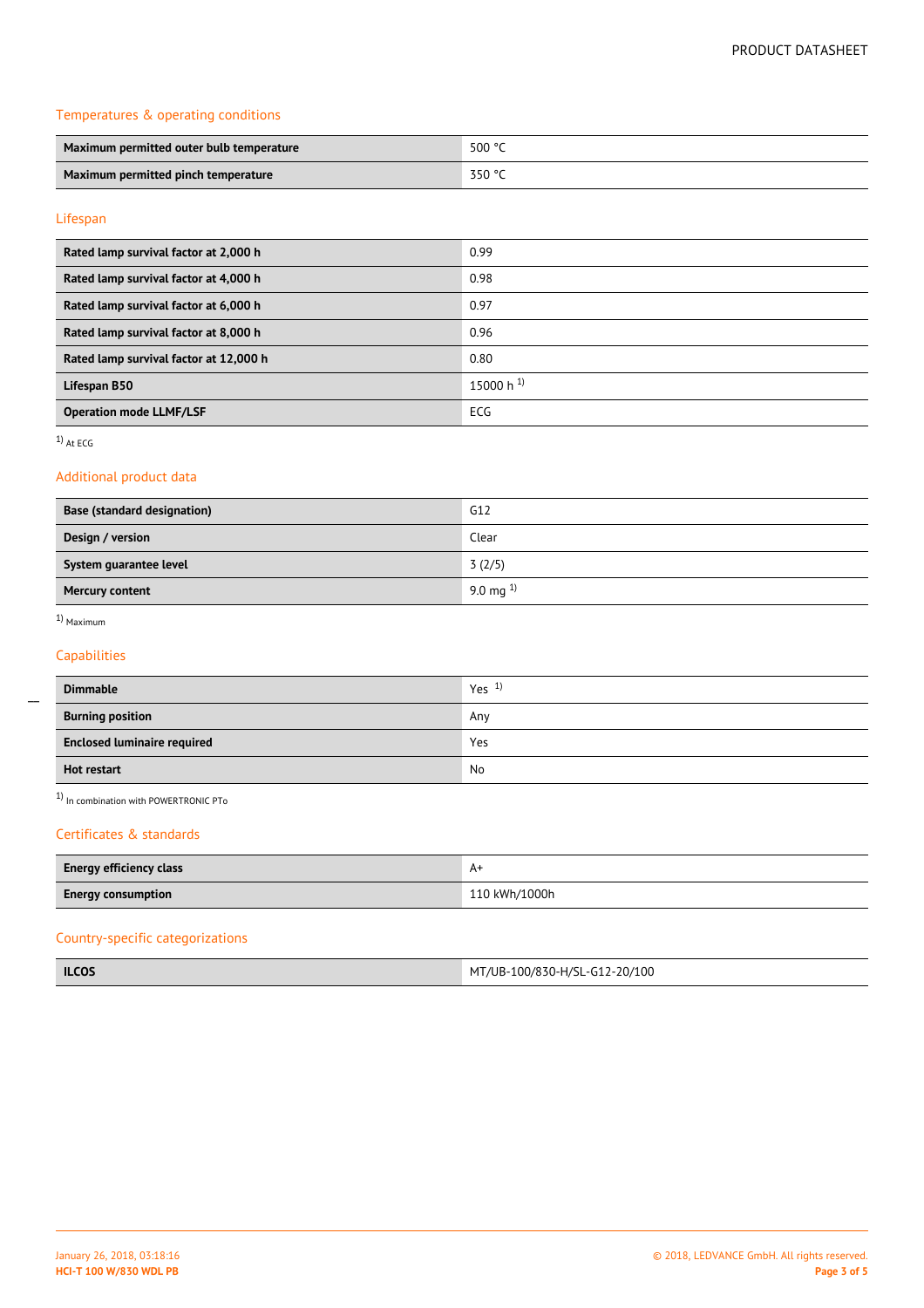## Light Distribution



Spectral power distribution

## **SYSTEM GUARANTEE**

 $\overline{a}$ 

When operated with OSRAM POWERTRONIC control gear, an extended system guarantee is granted for these lamps







Circuit diagram Circuit diagram Circuit diagram